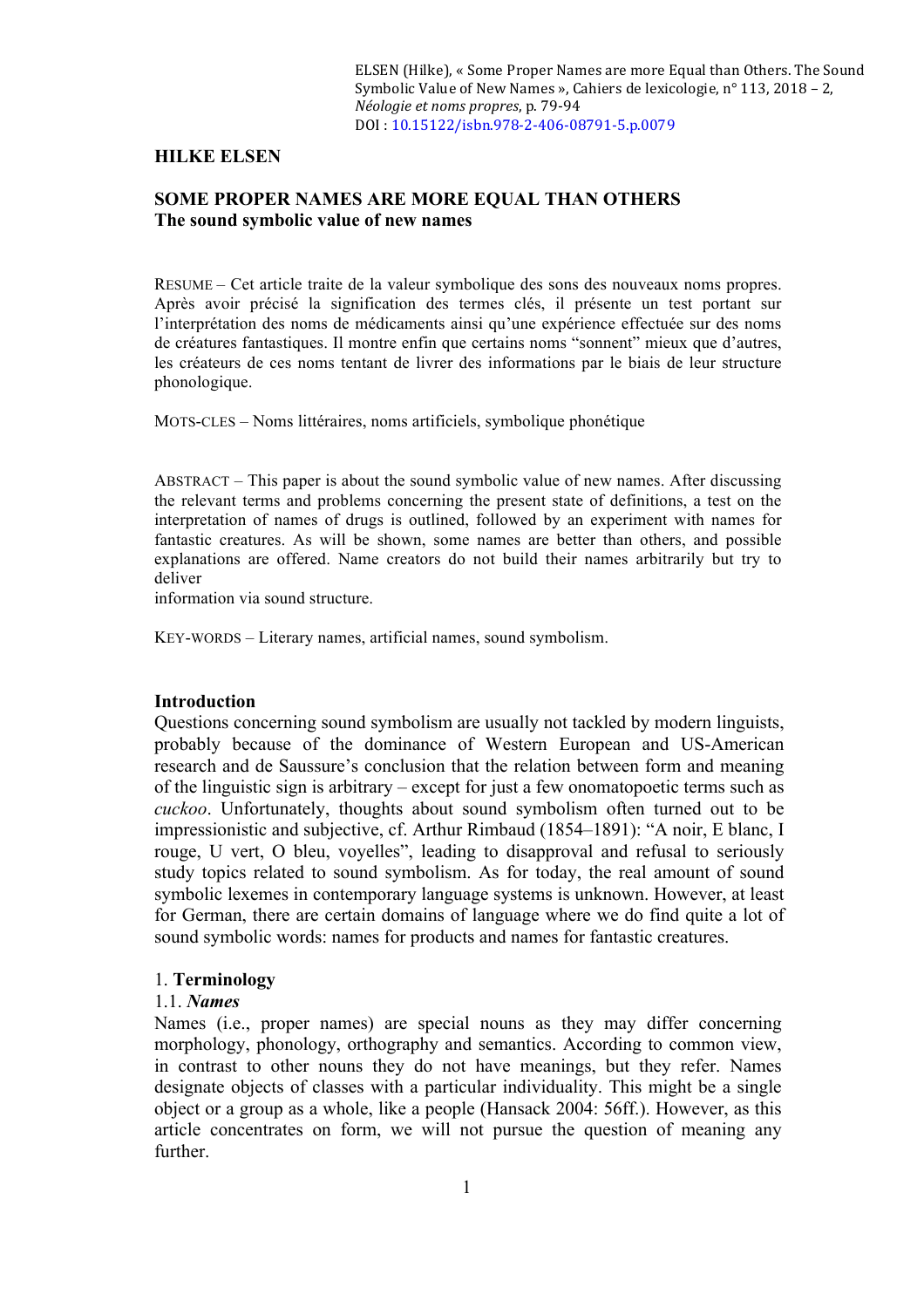Traditionally, research deals with genuine names. In this article, however, the names are different because first, they are literary names, that is, names in stories. Second, they are artificial names. Most of them are constructed by the authors – but are they, though built artificially, arbitrary?

### 1.2. *Sound symbolism*

Sound symbolism means that units of sound may carry features of meaning. Unfortunately, a fixed and generally accepted specification of the term is missing. Several definitions were offered which vary between rather lax and extremely strict ones, between a feeling for an appropriate meaning (Lyons 1977) and a definite correlation of speech sound with an object (Reay 1994). Sometimes, the relationship between form and content is addressed as a natural and/or similarity association (Jakobson and Waugh 1987), or, in contrast, a habitual one (Anderson 1998) - this refers to units such as phonesthemes (*gl* in *glitter, glimmer*). Nuckolls formulates generously and avoids pinning down the lexical scope or the nature of the association between sound and meaning when using sound symbolism for "a sound unit such as a phoneme, syllable, feature, or tone […] to directly express some kind of meaning" (Nuckolls 1999: 228). But while avoiding specifying the relationship, she leaves us in the dark about the way sound symbolism might work and avoids an unambiguous definition. We still do not know how "natural" the relationship has to be, and there is a serious difference between the attributes *natural* and *habitual*. A natural relationship is, *inter alia*, based on similarity or iconicity, cf. *crash!.* In contrast, a habitual association can be obtained over time in the course of language acquisition. In fact, any association can be learned. All morphemes are acquired pairings of a form and a meaning.

### 2. **State of the Art**

#### 2.1 *Artificial words*

Every now and again various specialists tried to determine the extent, scope and possible causes for sound symbolism. One of the first experiments trying to show sound symbolic effects was Köhler's study (1929) with shapes and words. People had to assign two artificial words, *maluma* and *takete*, to the drawings in Fig. 1.



Figure 1. Maluma and Takete (Köhler 1947)

This study was repeated again and again with speakers of various languages and different ages, always leading to an extremely high mapping between *takete* and the spiky shape and *maluma* and the rounded one, resp. (e.g., Bremner et al. 2013; Imai et al. 2015).

Sapir (1929) developed another famous study. His subjects were offered 60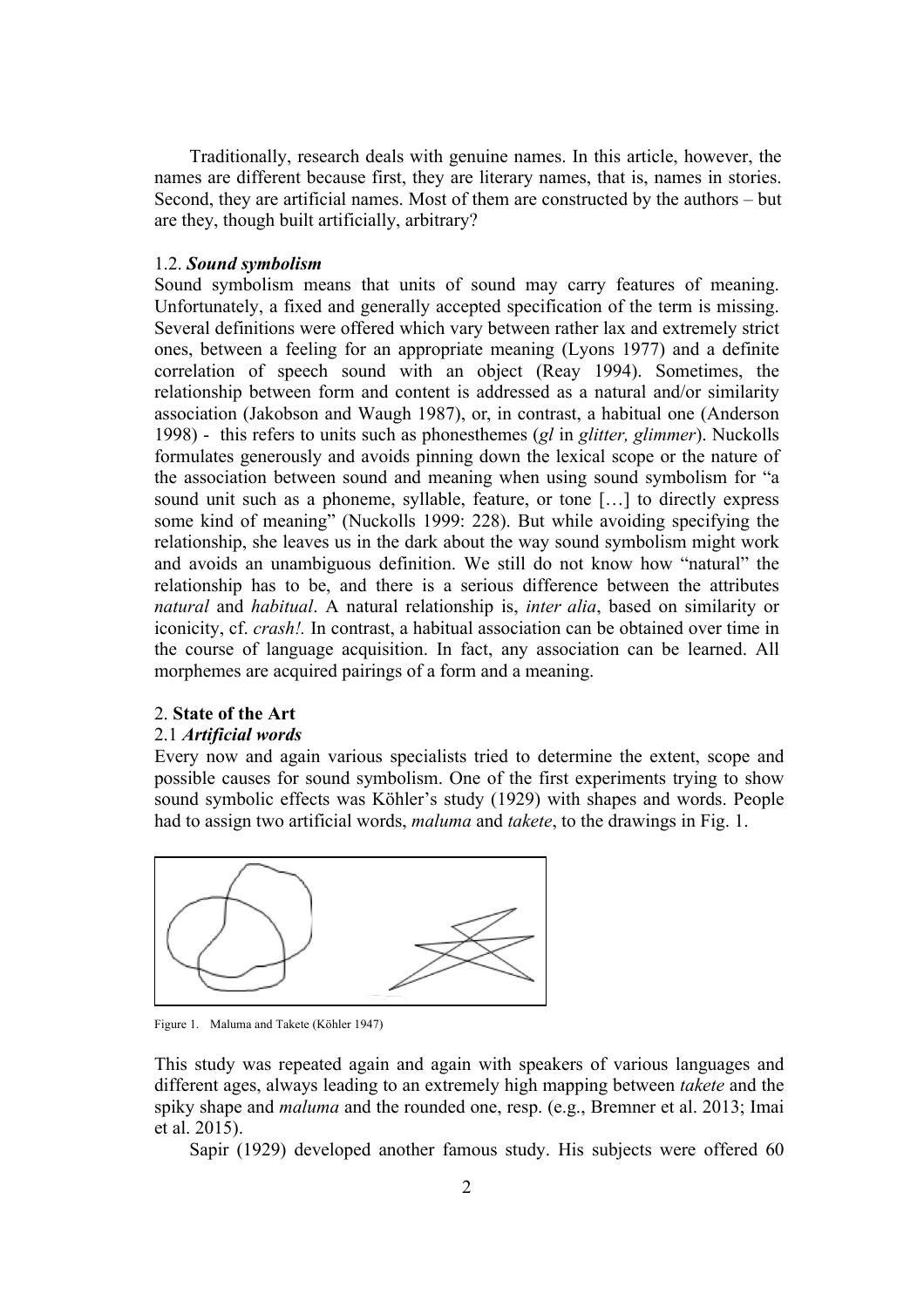pairs of artificial words such as *mil*/*mal*. They were told that these were names for referents, e.g. a table. Then they had to decide whether they referred to a small or a large one. Again, results were extremely clear as the vast majority paired large objects with words containing *a* (up to 96 %), small objects with words containing *i*.

Shinohara and Kawahara's (2010) participants were native speakers of Korean, Chinese, Japanese or English. As stimuli doubled VC-syllables with *b, d, g, z* – *p, t, k, s* and *i, u, e, o, a* were used. High and front vowels and voiceless consonants correlated positively with small size etc.

The study of Thompson and Estes (2011) operated with systematically constructed artificial words containing "large" and "small" sounds/letters according to published results (*a, u, o, m, l, w, b, d, g* : large, *i, e, t, k* : small). The stimuli consisted of CV-syllables with no, two, four or six "large" sound/letters and six, four, two or no "small" ones such as *wodolo* (exclusively "large" sounds) or *tibudo* (four "large" sounds, two "small" sounds). The relevant referents were fantasy characters of different sizes. Subjects had to indicate the best fitting stimulus for a given character. The authors found that the larger the size of the referent, the higher the number of "large" sounds in the word: mappings matched linearly according to size.

Lupyan and Casasanto (2015) wanted to know whether nonce words activate shape information in speakers. Their subjects were asked to describe aliens and to choose attributes from a list with 19 possibilities. An alien with a name like a "foove" turned out to be large and fat, a "crelch" was systematically described as narrow and pointy. Experiments like these, which use artificial words consistently, reliably prove the existence of sound symbolic effects.

### 2.2 **Language systems**

Another alternative in search for sound symbolic effects is founded upon actual vocabulary. Lexemes of one or several languages are collected and compared to examine whether certain aspects of content correlate with sounds. Here, results turn out to be less robust.

When analyzing lexemes from different language families, Murdock (1959) as well as Jakobson (1971) found predominantly front nasals in words for mother, mainly *m*. In words for father, both found a tendency for using front oral consonants, preferably bilabials. Other consonants were definitely less frequent (further studies cf. Wescott 1980, Crystal 1996). Another example is the high correlation between /ŋ-/ and meanings having to do with mouth or nose in Austronesian languages, cf. *ninis* 'grin, show the teeth' in Kadazan or *nafnaf* 'eat grass as a cow does' in Amis (Blust 2003). In some languages like Makasarese more than 41 % of words with initial  $/p$ -/ show an oral or nasal association (Blust 2003: 193f.).

One of the most frequent correlations studied  $-$  and found  $-$  is that between high front vowels and smallness and *a*/*o*-sounds and large size, as we already saw in experiments with artificial words. Early investigations looking for sound symbolic traces in Indo-Germanic and Non-Indo-Germanic languages concentrated on the relation between high vowels and small size (Paget 1930; Heise 1966; Bloomfield 1909, 1910; Johnson 1967). Ultan (1978) looked for universal correlations between sounds and concepts of size. He analyzed 136 languages and concentrated on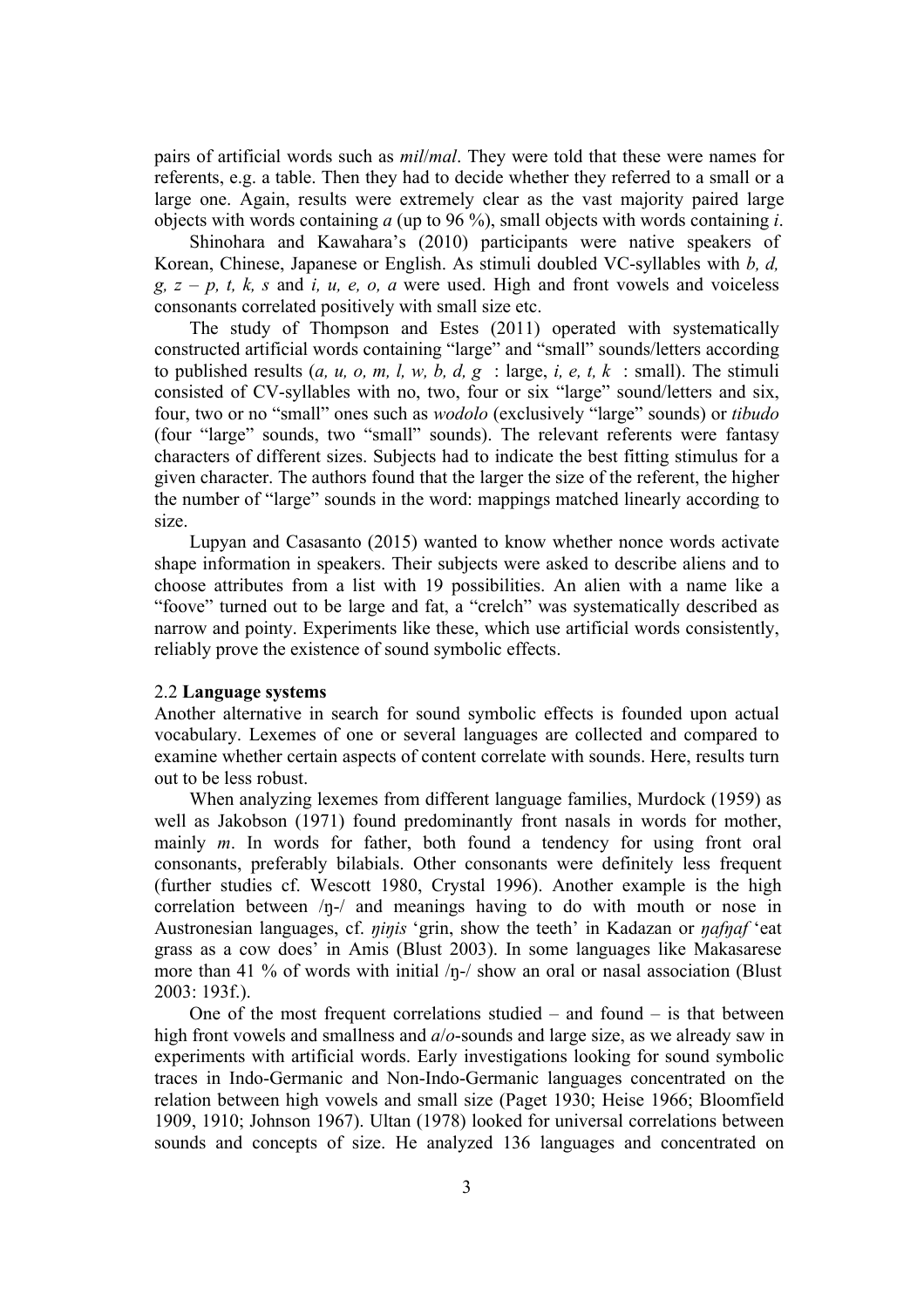diminutives but did not come up with convincing results, though distribution was not accidental. There was a slight tendency of high front vowels referring to smallness, which was not statistically relevant. However, an important result was that no contradictory correlations could be found, so that arbitrary sound-meaningpairings were to be excluded. Further studies demonstrated magnitude symbolism (*i, e*: 'small', *a, o*: 'large') for various languages such as Chinese, Danish, French, German, Japanese and Thai (cf. Jespersen 1933; Thorndike 1945; Chastaing 1962, 1964, 1965; Ertel 1969; Fischer- Jørgensen 1978; Peterfalvi 1965; Peterfalvi 1970; Huang et al. 1969; Klank et al. 1971, Shinohara and Kawahara 2010).

A related concept is distance. Obviously, 'small' and 'small distance/near' correspond, as well as 'big' and 'far away'. Here, results are clear. Pronouns, adverbs or affixes expressing nearness favour sounds like *i*, words for distance use *a* or *u*, cf. Fr. *ici* – *là*, Ger. *hier* – *da* (Tanz 1971; Traunmüller 1996; Crystal 2010; Woodworth 1991; Tsur 2006; Ultan 1978).

Critics admit that, whereas on first sight, languages seem to prefer high vowels such as *i* for encoding smallness and *a*-sounds for encoding opposing characteristics like 'large, huge, heavy', cf. *tiny, little, mini, tall, large*, counterexamples are easily found, cf. *small/big*, and exact numbers and percentages of lexemes with and without these pairings are not known. However, early studies and estimates regularly indicate magnitude symbolism in nearly all languages.

Sound symbolic effects can be demonstrated in all experiments for speakers of all languages. It plays a facilitating role in language processing and acquisition (Imai et al. 2008, 2015, Kantartzis et al. 2011, Laing 2014, Elsen 2017). However, whereas Indo-Germanic systems possess few sound symbolic words, which is the reason behind Saussure's dictum of the arbitrarity of the linguistic sign, other languages are characterized by an extensive use of sound symbolic lexemes. For individual analyses of Non-Indo-Germanic languages reveal even much more sound symbolic lexemes than in Indo-Germanic, cf. Basque (Ibarretxe-Antuñano 2006), Turkish (Jendraschek 2002), Tamil (Yoshida 2012), Japanese or Korean (Kim 1977; Ivanova 2006; Akita 2011; Kantartzis et al. 2011; Akita 2013). Japanese dictionaries list around 4.500 sound symbolic words (Imai and Kita 2014; Oszmiańska 2001).

However, present lexical systems are no convincing source for the study of sound symbolic effects. All vocabularies are extensive. Though sound symbolic words are easy to acquire and to manage, social and technical development results in more and more concepts. More concepts require more words. Growing vocabularies need more contrast between lexical items otherwise, precise communication is endangered due to too many homonyms, ambiguities and misunderstandings. Large vocabularies depend on arbitrariness. Arbitrariness is necessary. Consequently, present lexical systems constitute no valid basis when looking for sound symbolism. All the same, we do find traces everywhere; in fact, all vocabularies use a mix of arbitrary and iconic units.

What is more, when language analyses and experiments with artificial words are combined, we face an astonishing finding: Slavic languages very often use lexemes with *a* for small things, but in experiments with artificial words Russian and Ukrainian speakers judge *a* to be 'big', *i* to be 'small' (Levickij 2013: 87). The same was found for Korean speaking subjects (Shinohara and Kawahara 2010).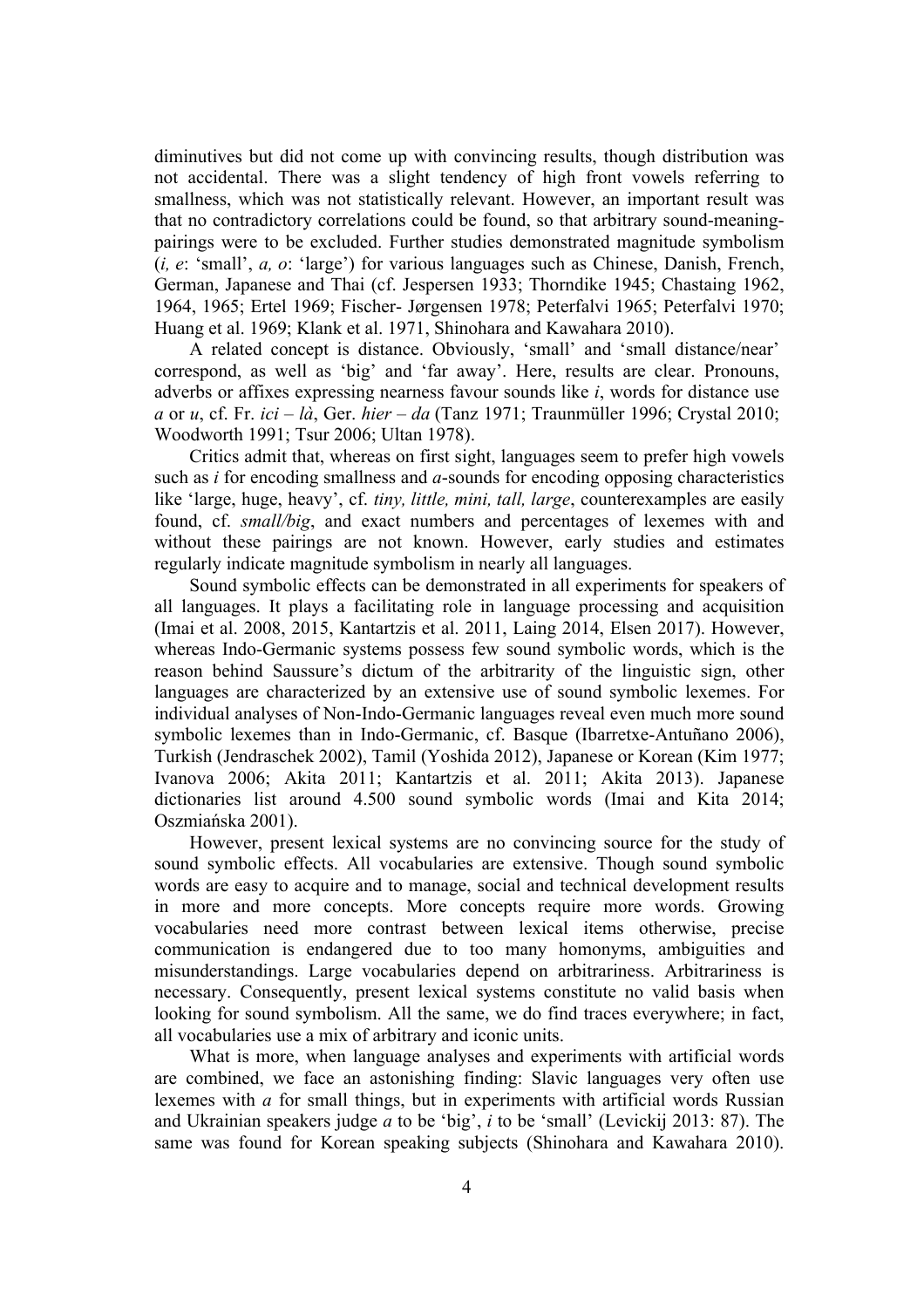Sound symbolism exists, but it may be latent without being active all the time. Magnitude symbolism seems to be psycholinguistically real, independent of language and sound systems.

In general, languages in Europe do not show many sound symbolic words. The vast majority of linguistic signs are surely arbitrary. The usual exceptions are occasional onomatopoetics. However, some vocabularies come up with high percentages. But exact counts depend on the definition of what is sound symbolic, a question which is, as already mentioned, not yet answered. And this is, in fact, the problem: Some people argue for some natural relationship, for others, the basis is statistical knowledge.

Let us now look at two areas where we can find an active use of sound symbolic names.

### 3. **Creation of new names**

# 3.1. *Names for medicines*

Wehking (1984) wanted to know more about the effects of names for drugs and medicines. He thought that the sound structure of product names might show a psychological dimension as it does not remain neutral, but causes sympathy or antipathy. To study how medical names influence consumers' attitudes, he created 15 names such as *Fortral*, *Biklin*, *Dilcoran 80*, *Zeel*, *Nuran BC forte*, *I.R.S. 19.*  Subjects, 50 males between 19 and 26 years of age, were given questionnaires. To begin with, they had to decide for which kind of products these names might be used: food, cosmetics, plastics, medicines or household products. Except for one person, who settled for cosmetics, all people chose medicines. Other questions were, e.g., "Imagine you are seriously ill. Your physician prescribes one of these medicines for you. Which ones are powerful, which might be unhealthy, which might be expensive?" Subjects judged *Dilcoran 80* (20)<sup>1</sup>, *Percoffedrinol*, *Nuran BC forte* (16), *Fortral*, *I.R.S. 19* (15) to be strong. Weak were *Zeel, Solgol, Traumeel* (15). New, modern were *I.R.S. 19* (41), *Dilcoran 8*0 (33), *Nuran BC forte*  (27). Older were *Zeel, Tavor* (23), *Talusin* (19). Expensive were *Dilcoran 80* (26), *I.R.S. 19* (21) and possibly injurious to health were *I.R.S. 19*, *Percoffedrinol* (18), *Dilcoran* 80 (16).

Obviously, there is a relationship between the name of a product and assessing it as effective, unhealthy and expensive (Wehking 1984: 89). Effective were products with numbers and letter combinations in their names. The same can be said for unhealthy and expensive medicines. There is a connection between name structure and properties of the product. Artificial names carry information via sound structure (and/or orthography). However, a natural relationship between form and meaning is not discussed.

# 3.2. *Names for fantastic creatures in SF and Fantasy*

Another area where we can find sound symbolic effects of names is science fiction and fantasy. In a study about the motivation of fantastic names, names of plants, buildings, countries, planets, various creatures etc. were collected (Elsen 2008).

<sup>&</sup>lt;sup>1</sup> Number of subjects who chose the word.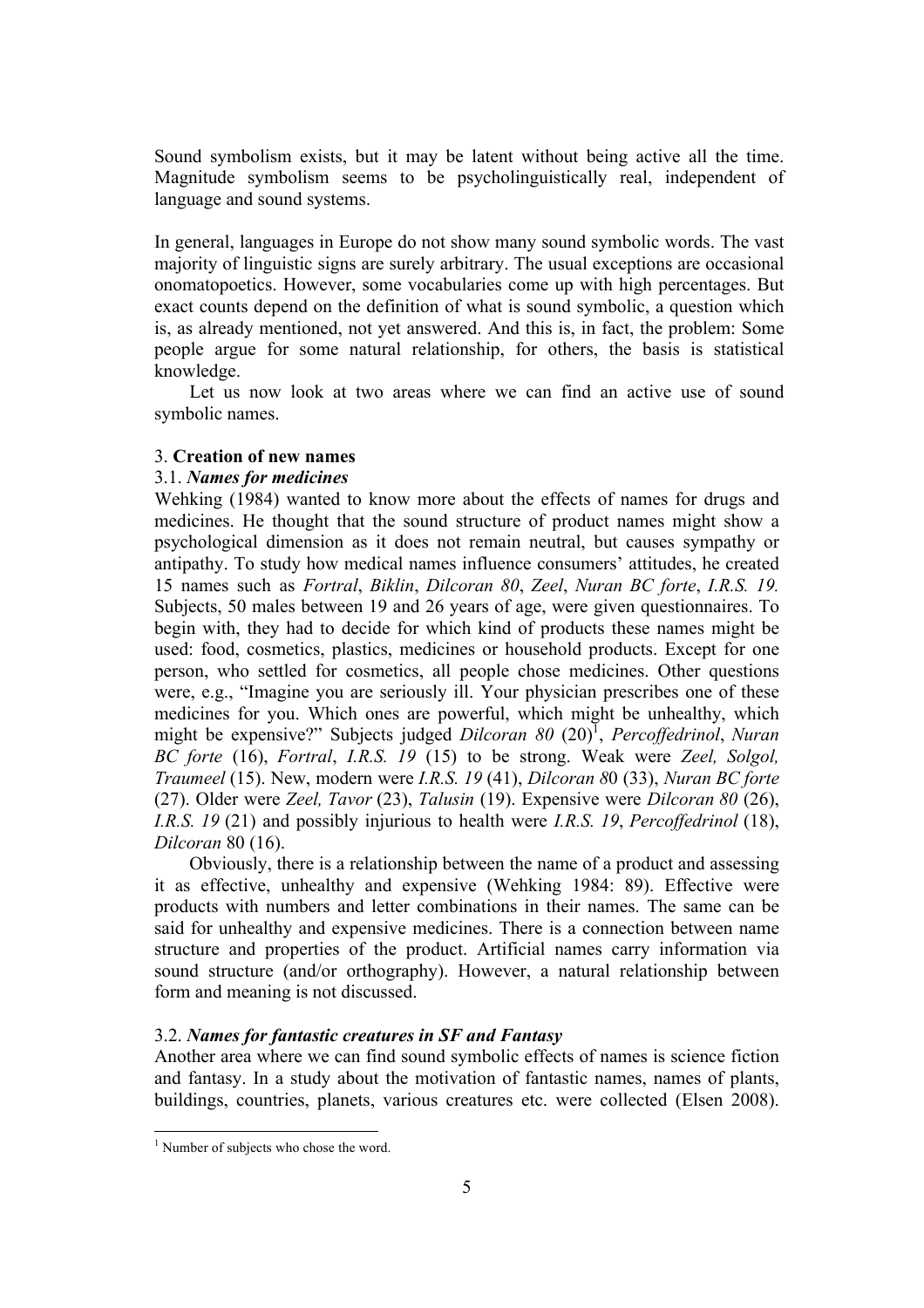Data were names from 52 books, written in German by German authors. As a result, anthroponyms such as *Brin<sup>2</sup>*, *Tik, Elim, Schti* were found for small, good beings, very often with the small- and well-sounding /i/. Names for friendly, magnificent, potent characters like magicians or druids, cf. *Salamir, Kalakaman, Mandavar, Galdalyn* or *Katana Nipas,* preferably consist of more than two syllables, most of them open, most with the vowel /a/ and very often a closed final syllable.

Foreign or non-humanoid entities, which are not marked as definitely vicious, are called, e.g.*, Mroh*, *Graan*, *Teél*, *Djirahdon* or *Em'neta.* They do not show the typical German word pattern as they contain only full vowels and some combinations on the phonological or graphemic level are highly unusual. Foreign evil creatures, on the other hand, like orcs, demons or vicious, reptilian-like creatures have names such as *Brazoragh*, *Rok-Gor*, *Ch'tuon, Xandor*, *Chrekt-Orn*, *Rrul´ghargop* or *An-Rukhbar* with many back phonemes, especially velar and uvular fricatives and vowels like /u, o, a/. Furthermore, many syllables contain complex onsets and codas or non-German consonant clusters. Finally, most of the names of beautiful young women end with *a*, cf. *Leriella*, *Mreja*, *Misira*, *Laianna*, *Mayssa*. Some show a final *i*, cf. *Aioni*, *Atinui*, *Sitari*. The authors obviously use some system in naming their heroes.

To find out how far authors' intuitions correlate with those of readers or listeners, 106 native speakers of German were asked via a questionnaire. They were given lists of names, all of them from the books, and had to answer the following questions by rating a name as a very good match (1) up to a name with a very poor match (7).

How appropriate is the name for a

– beautiful young woman?: *Klipp*, *Alani*, *Olda*, *Valeron Veit*, *Sartassa*, *Gorx* – ferocious, ugly, malignant monster?: *Gina*, *Ch'tuon*, *Eugalp*, *Tik*, *Chrekt-Orn*, *Ghuzdan*

– small gnome with a high-pitched voice?: *Cromag*, *Raul Madsen*, *Krillri*, *Nana*, *Cir*, *Gurlo*

– exotic, kind creature with three legs?: *N'ehetu*, *Mark Nord*, *Cara*, *Gnoorat*, *Mu'ati*, *Cir*

– good-natured, powerful magician?: *Rrul'ghargop*, *Nana*, *Galdalyn*, *Cuul*, *Oderich Finck*, *Salamir*

As a result (cf. Elsen 2008: 100-102), average ratings for the young woman were *Alani* (1,90) 3 , *Sartassa* (2,54), *Valeron Veit,* (4,56), *Olda* (4,58), *Klipp* (5,76), *Gorx,* (6,64). Both best examples were the forms the authors had chosen in the books. Furthermore, there is a clear gap between the two best examples and the following ones. The ratings for the monsters were *Chrekt-Orn* (2,07), *Ghuzdan*  (2,32), *Eugalp* (2,87), *Ch'tuon* (2,93), *Tik* (5,27), *Gina* (6,59.) Here, the first four names were monster names in the books. For the gnome, the results were *Krillri*  (1,52), *Cir* (1,81), *Gurlo* (3,58), *Cromag* (4,09), *Nana* (4,34) and *Raul Madsen*  (5,74). Again, both best examples were names for the target or similar referents and

<sup>&</sup>lt;sup>2</sup> Of course, letters represent sounds.  $\langle a \rangle$  in German is pronounced /a, a/,  $\langle i \rangle$  is pronounced /i, I/,  $\langle o \rangle$ : /o,  $o$ /,  $\langle u \rangle$ : /u, ʊ/, stressed  $\langle e \rangle$ : /e, ɛ/, unstressed  $\langle e \rangle$ : schwa (/ə/).

<sup>3</sup> Average value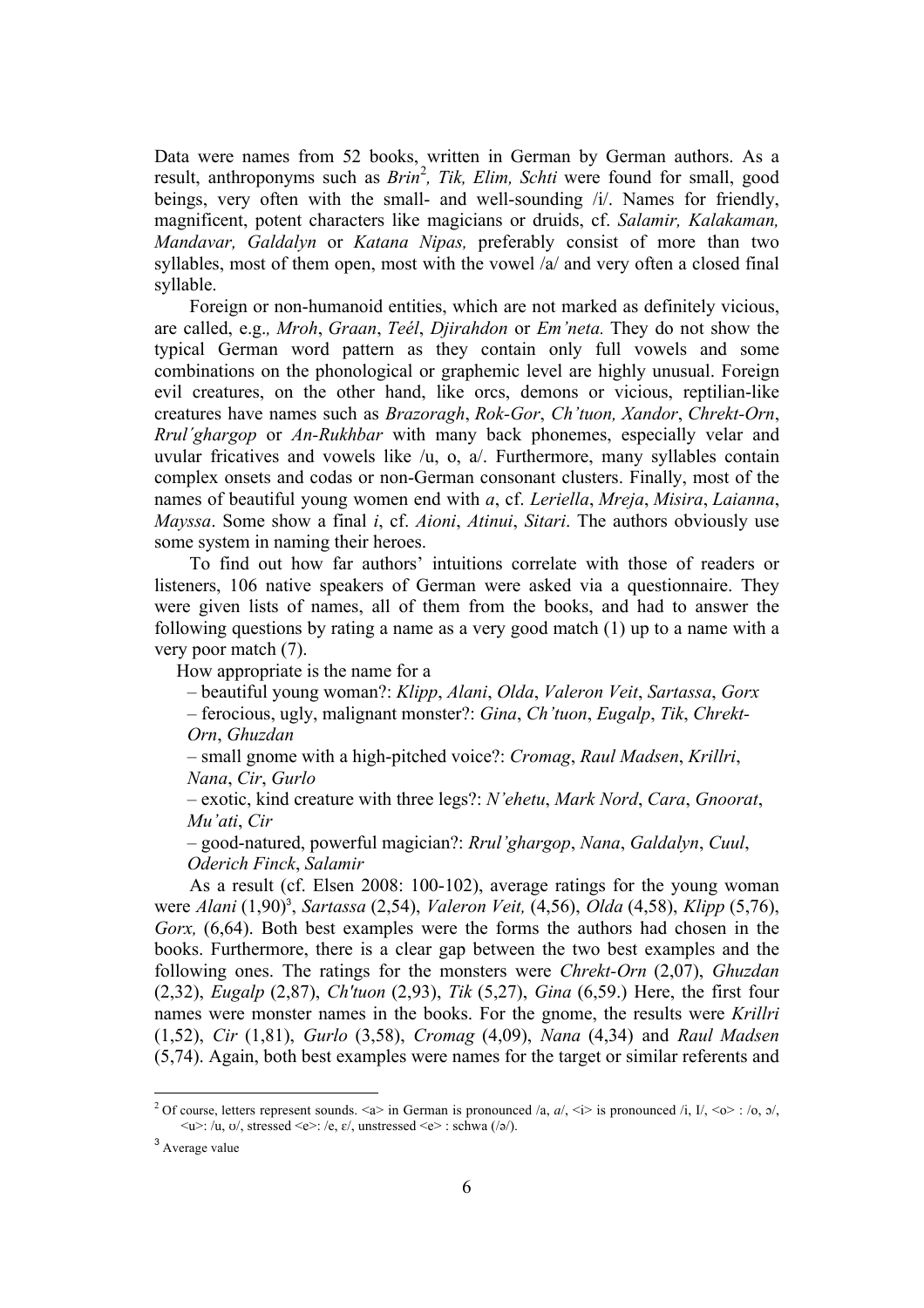again there is a gap between these two and the rest. The evaluations of the names for the exotic creatures show yet again that the two correct ones are listed as best, cf. *N'ehetu* (2,21), *Mu'ati* (2,49), *Cir* (3,06), *Gnoorat* (3,35), *Cara* (3,78) and *Mark Nord* (5,58).

Finally, the ratings for the powerful magician show a distinct difference between the two first and correct ones and others, cf. *Galdalyn* (1,56), *Salamir*  (1,85), *Cuul* (4,05), *Oderich Finck* (4,10), *Rrul'ghargop* (4,25), *Nana* (5,56).

We see that some names are better for the referents than others. They are not equally well suited. Ratings were not gradual. There is a sudden rise between the ratings of the two correct names and the rest in the case of young women, gnomes and magicians, and between the four correct names and the rest for the monsters. *Klipp, Gorx, Tik, Gina, Raul Madsen, Mark Nord* and *Nana* didn't fit at all, ratings were high: between 5.27 and 6.64. Results for the exotic creatures are not as obvious. The only definite difference is between the last name, *Mark Nord*, and the rest, probably because it sounds like an average human being and thus not exotic. Moreover, all best examples were the names the authors of the stories had chosen for the depicted or similar characters. As the names do not show morphological information, the ranking must be based on phonetic information, represented and accompanied by orthographic clues. Again, participants made use of the sound structure of the words, apart from common knowledge about proper names.

### 4. **Sound symbolism**

# 4.1 *Association* **e***ffects*

These and other studies revealed some systematic correlations between sounds and associations:

- *– i* is associated with little, thin, slim, light, pointed things
- *– a, o* with the idea of something large, fat, stout, swollen
- long vowels with long, slow movements etc.
- back consonants with something evil, dangerous, aggressive
- *– b*, *m*, *l*, *o*, *u* are associated with soft, gentle, round
- voiceless plosives sound hard
- a short syllable with final plosive as well conveys the impression of something hard (Elsen 2016: 226).

However, very often, phonemes work in groups or combinations. This can be seen when analysing languages which are created for fantastic creatures and which should reflect character and emotions of their speakers. Here are some examples of Dark Speech (1) and Klingon (2), both invented for aggressive, barbaric species:

- (1) *Ugluk u bagronk sha pushdug Saruman-glob bubhosh skai.* "Uglúk to the cesspool, sha! the dungfilth; the great Saruman-fool, skai!" (Tolkien 1996: 83)
- (2) *tlhIngan Hol yejHaD jInmol chu' 'oH Qo'noS QonoS'e'. tlhIngan Hol jatlhwI'pu'vaD wIcherpu'. naDev vuDmey Daj lutmey Sagh je DalaDlaH, 'ach tlhIngan Hol DayajnIS. Hoch jar chovnatlh chu' wImuch. yIlaD. yIqeq. tugh bIpo'choH.* "The Kronos Chronicle is a new project of the Klingon Language Institute, intended for Klingon speakers. Here you can read interesting opinions and articles, but only if you can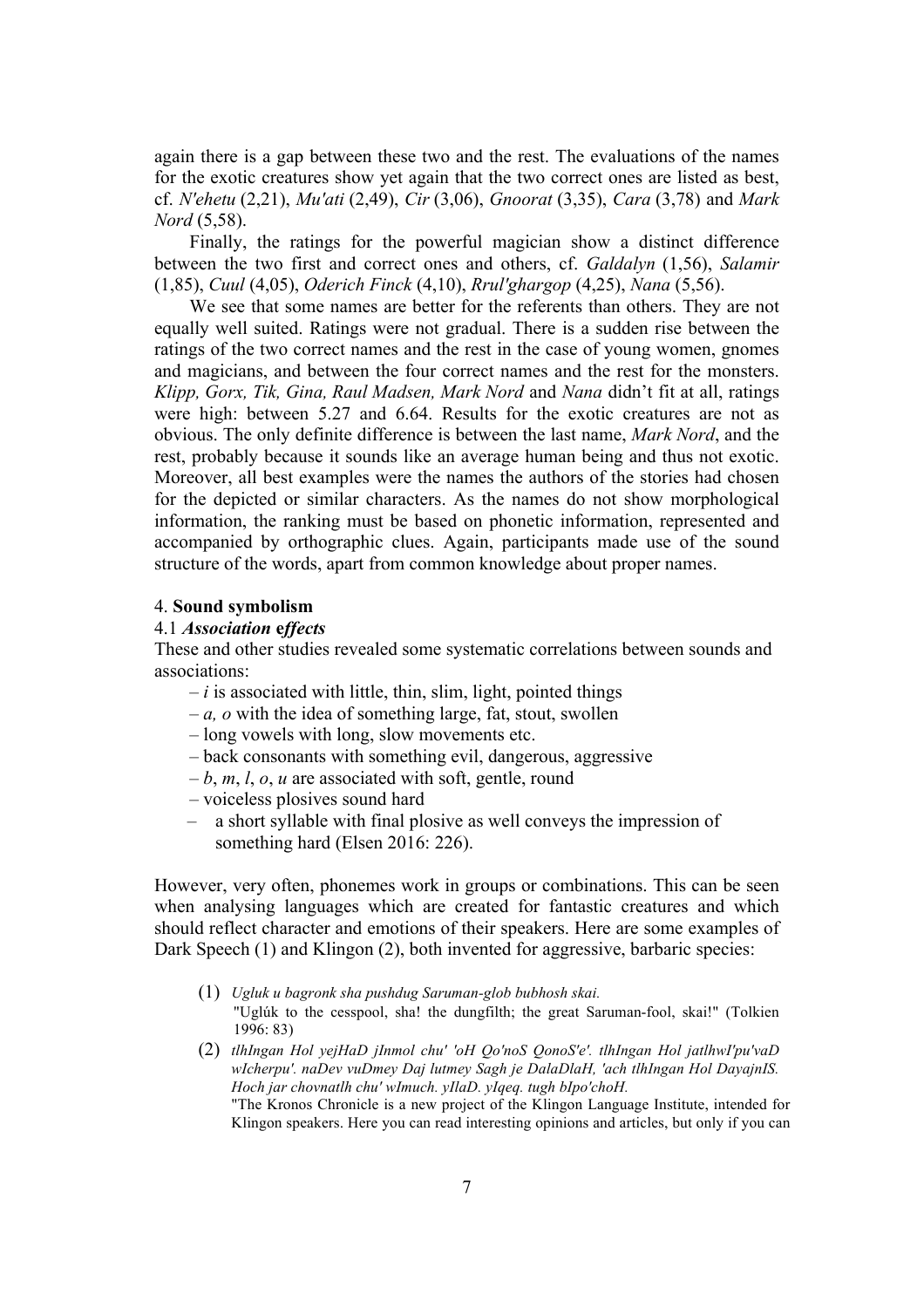understand Klingon. Each month we will have a new issue for you to read and practice your skill." (Omniglot)

*Black Speech*, created by Tolkien for the orks, has many back vowels and hardly any diphthongs. There are many of consonants, especially fricatives and plosives, mostly closed syllables, many clusters. In contrast, elven languages show many sonorants, many front vowels, especially /e, i/, only few  $/u'$ , many diphthongs, many open syllables. If closed, syllables preferably end in *r* or *n*. There are only few consonant clusters.

Klingon syllable structure typically is CVC with many dark vowels, no /e/ and no schwa, many consonants, many clusters and many back consonants: <H> /x/,  $\langle \text{gh} \rangle / \text{g} / \langle \text{Q} \rangle / \langle \text{q} \rangle / \langle \text{q} \rangle / \langle \text{q} \rangle / \langle \text{q} \rangle / \langle \text{q} \rangle / \langle \text{q} \rangle$  as well as rare clusters, cf.  $\langle \text{th} \rangle / \langle \text{th} \rangle / \langle \text{q} \rangle / \langle \text{q} \rangle$ . "The overall sound of Klingonese is harsh, guttural, and forceful" (Conley and Cain 2006: 170). This is realized by the joint effect of many sounds and their combinations within the syllable and throughout sentences and texts.

#### 4.2 *Explanations*

What kind of explanations for sound symbolic effects is possible? Various authors offer articulatory, kinaesthetic, neurological, acoustic and biological reasons.

For example, velar, uvular sounds such as  $/x$ ,  $\widehat{q}\chi$ ,  $\widehat{q}\chi$ ,  $\chi$  are related to strangling, throttling, retching, and unpleasantness. They show acoustic similarity to bellowing - growling, snarling, grumbling of dangerous animals. We transfer unpleasant or dangerous experiences to these sounds because of a similarity relation between different senses (e.g., Fónagy 1963, Whissell 1999). Another is magnitude symbolism. For *i* and similar sounds the oral cavity is small. The position of the tongue is high. This is felt to be small. For *a*, *o* the oral cavity is open. The position of the tongue is low (Sapir 1929, Peterfalvi 1965, 1970, Volke 2007).

Another suggestion is directed at multisensory perceptions. This is a neurological explanation. Several authors such as Parise and Spence (2012) can show cross modal associations between auditory and visual stimuli (Parise and Spence 2012: 325). There seems to be intense neuronal communication between regions for seeing and listening, for example auditory pitch and visual size, "between the waveform of auditory stimuli and the roundedness of visual shapes" (ibd.: 326 and cf. Rendall and Owren 2009, further reading Lockwood and Dingemanse 2015).

Last but not least, our experience supplies us with repeated systematic correlations. Large objects cause low sounds (e.g. when hitting the ground), so we link visual and acoustic information. The vocal tract is determined by the size of the skull, this in turn is related to body size. A low larynx results in the lengthening of the vocal tract which leads to lower sounds. So we learn that larger animals, especially mammals, produce lower sounds. Again, we link optical and acoustic information. We know that high acoustic frequencies correlate with high sounds like *i* which indicate small (animals). Low acoustic frequencies correlate with low sounds like *a* or *o* signalling large (animals).

Bands of formants deliver important information on the size of a mammal. The early recognition of large and thus potentially dangerous animals increases the chance of survival. Therefore, knowing about correlations is important. Natural

 $4$  <http://www.frathwiki.com/Klingon>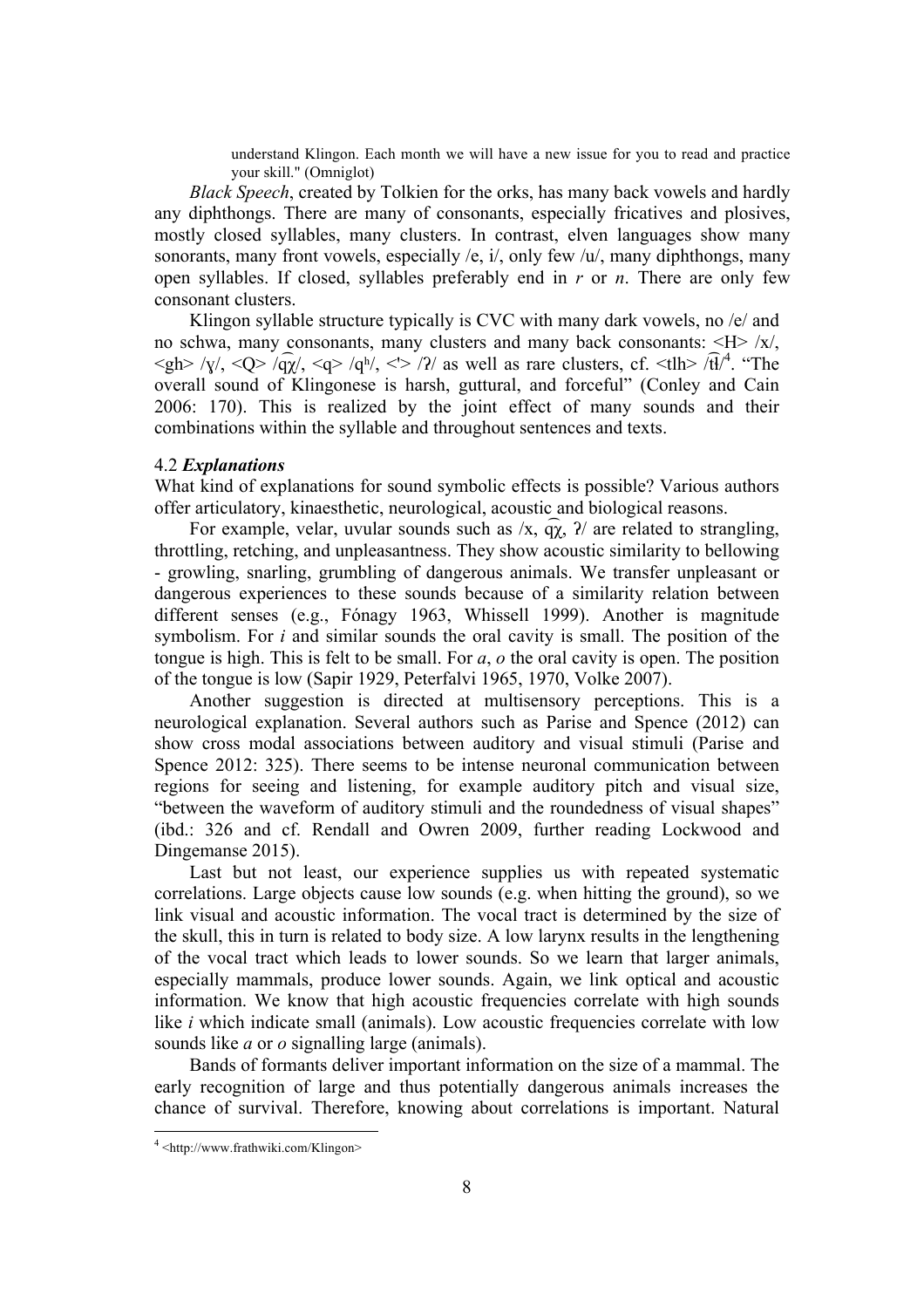selection favours sounds, which implicate magnitude. To conclude, whereas low, growling, rough sounds mean animal is large and dangerous, whimpering, whining, high sounds mean that it is frightened and harmless (cf. Ohala 1994, Morton 1994, Fitch 2010).

All together, the natural explanations seem to be multi-causal and mutually interwoven (Elsen 2016).

However, as mentioned, we face the problem of what exactly is sound symbolism. Is it sound carrying meaning, independent of morphology? Or is it a naturally explainable relationship between sound and meaning? Some speech sounds have natural sound symbolic properties, for example in *Brin*, *Tik*. Whereas magnitude symbolism and the effects of velars and uvulars might be universal because of the natural relationship, most phonotactic effects are very probably acquired. Words such as medical names (*Dilcoran*) or names of magicians (*Galdalyn*, *Salamir*) work as a Gestalt. In German ears, they sound efficient, powerful, potent. They resemble Latin or Greek words (Elsen 2016: 145f., 190, 238): several syllables, no reduced vowels, mostly simple onsets, mostly open syllables, the final syllable is closed. Furthermore, in many languages, final *a* besides *i* marks female names, in contrast to final consonants for males (cf. Elsen 2016: 120ff.). Final *a* as opposed to a consonant and Latin-Greek syllable structures can only be taken as acquired information about the language system.

Very probably both aspects, natural/iconic and habitual information, interact. Galdalyn is powerful and friendly. Rrul'ghargop is a huge and terrifying orcwarrior. His name suggests danger because of an accumulation of back phonemes. The danger is imminent, as phonotactics indicate. This danger is lacking in *Galdalyn* because of voiced consonants, especially laterals and a nasal. The name *Racalla* resembles *Galdalyn* phonotactically except for final *a*, and this actually is a female, potent magician.

### **Conclusion**

One of the aims of the present article was to show that there is no doubt about the existence of sound symbolism. Furthermore, we saw that language users take advantage of sound patterns in conveying and interpreting meaning. In consequence, this might form the basis for further research, especially where commercial units are concerned which are created intentionally to support marketing. These proper names are special because they still have to be assigned to a new referent. They operate simply via shape, which helps to pair form and content. Thus, sound structure constitutes an influential dimension of information. Yet the question remains of how far universal and socio-cultural factors interact in interpreting the sound structure of words.

> HILKE ELSEN LMU Munich/Augsburg University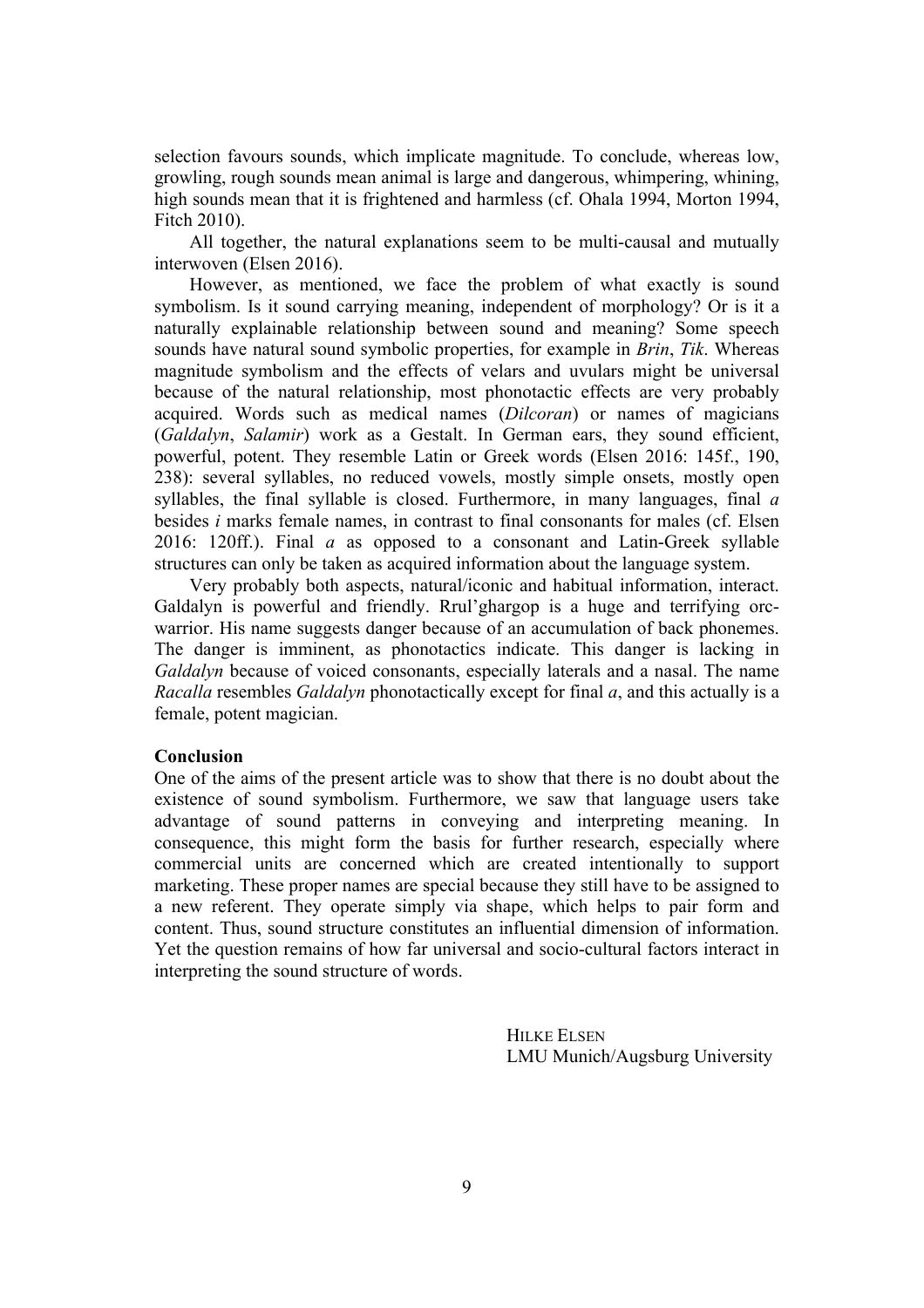#### **References**

- ANDERSON Earl R. (1998): *A Grammar of Iconism*, Madison/London, Fairleigh Dickinson Univ press.
- AKITA, Kimi (2011): "Toward a phonosemantic definition of iconic words", in MICHELUCCI, Pascal, FISCHER, Olga, LJUNGBERG, Christina (eds.), *Semblance and Signification. Iconicity in Language and Literature* 10, Amsterdam/Philadelphia, John Benjamins, p. 3- 18.
- BLOOMFIELD Leonard (1909): "A semasiologic differentiation in Germanic secondary ablaut", *Modern Philology*, 7.2, p. 245-288.
- (1910): "A semasiologic differentiation in Germanic secondary ablaut (concluded)", *Modern Philology*, 7.3, p. 345-382.
- BLUST Robert (2003): "The phonestheme *ŋ* in Austronesian languages", *Oceanic Linguistics*, 42.1, p. 187–212.
- BREMNER Andrew J., CAPAROS Serge, DAVIDOFF Jules, DE FOCKERT Jan, LINNELL Karina J. and SPENCE Charles (2013): "'Bouba' and 'kiki' in Namibia? A remote culture make similar shape-sound matches, but different shape-taste matches to Westerners", *Cognition,* 126, p. 165-172.
- CHASTAING Maxime (1962): "La brillance des voyelles". *Archivum Linguisticum,* 14, p. 1-13.
- (1964): "Nouvelles recherches sur le symbolisme des voyelles", *Journal de psychologie normale et pathologique,* 61, p. 75-88.
- (1965): "Dernières recherches sur le symbolisme vocalique de la petitesse", *Revue philosophique,* 155, p. 41-56.
- CONLEY Tim and CAIN Stephen (2006): *Encyclopedia of Fictional and Fantastic Languages*, Westport/London, Greenwood press.
- CRYSTAL David (1996). "Language play and linguistic intervention", *Child Language Teaching and Therapy,* 12.3. 328-344.
- ELSEN Hilke (2008): *Phantastische Namen. Die Namen in Science Fiction und Fantasy zwischen Arbitrarität und Wortbildung*, Tübingen, Narr.
- (2016): *Einführung in die Lautsymbolik*, Berlin, Erich Schmidt.
- (2017a): "Lautsymbolik als Verarbeitungshilfe", *Deutsch als Fremdsprache*, 4/2017, p. 231-239.
- ERTEL Suitbert (1969): *Psychophonetik. Untersuchungen über Lautsymbolik und Motivation*, Göttingen, Hogrefe.
- FISCHER-JØRGENSEN Eli (1978): "On the universal character of phonetic symbolism with special reference to vowels", *Studia Linguistica,* 32.1–2, p. 80-90.
- FITCH W. Tecumseh (2010): *The Evolution of Language*, Cambridge, CUP.
- FÓNAGY Ivan (1963): *Die Metaphern in der Phonetik. Ein Beitrag zur Entwicklungsgeschichte des wissenschaftlichen Denkens*, The Hague, Mouton.
- HANSACK Ernst (2004): "Das Wesen des Namens", in BRENDLER Andrea, BRENDLER Silvio (eds.). *Namenarten und ihre Erforschung*, Hamburg, Baar, p. 51-65.
- HEISE David R. (1966): "Sound-meaning correlations among 1.000 English words", *Language and Speech,* 9.1, p. 14–27.
- HUANG Yau-Huang, PRATOOMRAJ Sawat and JOHNSON Ronald C. (1969): "Universal magnitude symbolism", *Journal of Verbal Learning and Verbal Behavior,* 8.1, p. 155– 156.
- IBARRETXE-ANTUÑANO Iraide (2006): *Sound Symbolism and Motion in Basque*, Munich, Lincom.
- IMAI, Mutsumi and KITA, Sotaro (2014): "The sound symbolism bootstrapping hypothesis for language acquisition and language evolution", *Philosophical Transactions of the Royal Society B*, 369. 2013.0298, p. 1-13.
- IMAI Mutsumi, KITA Sotaro, NAGUMO Miho and OKADA Hiroyuki (2008): "Sound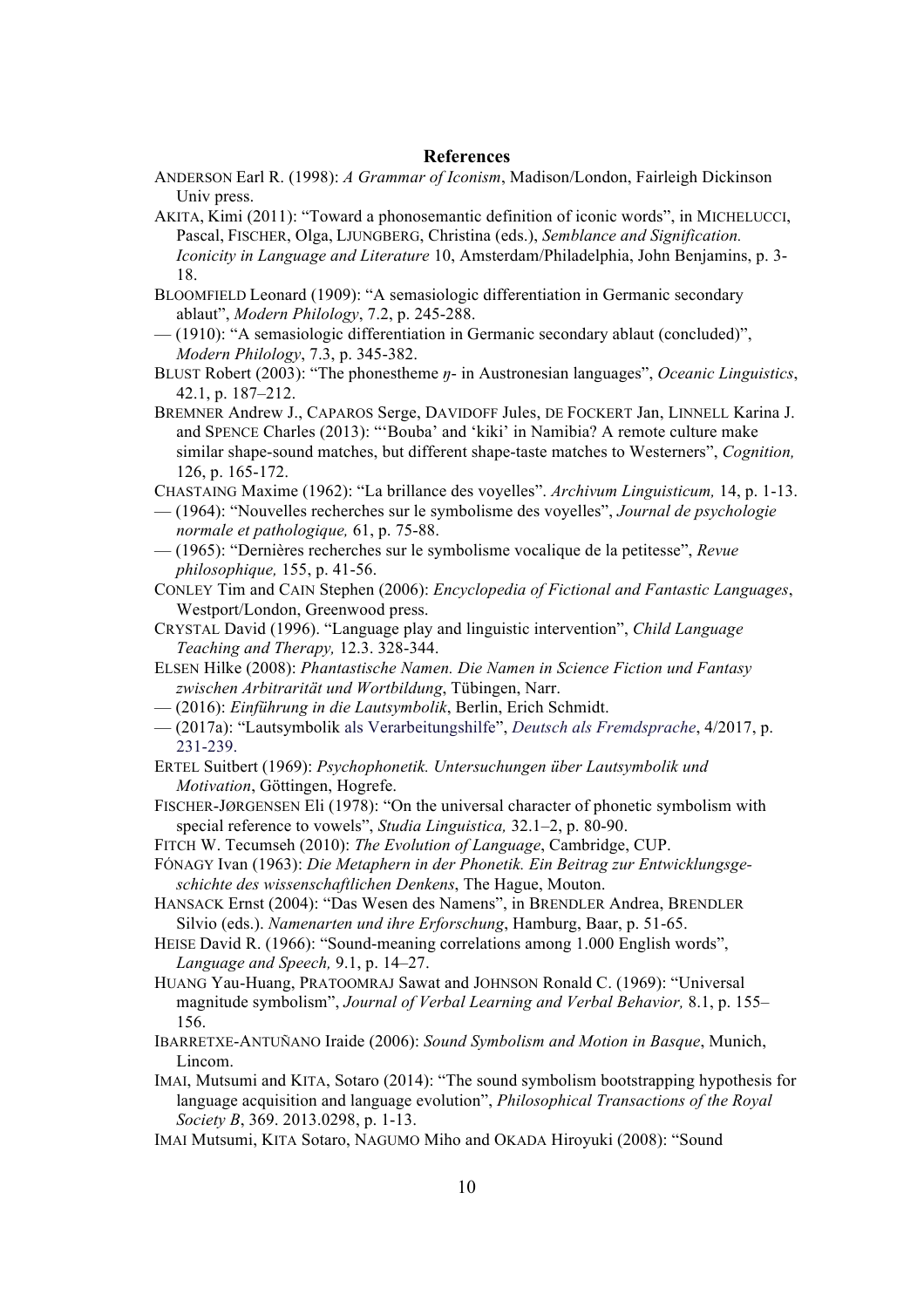symbolism facilitates early verb learning", *Cognition,* 109.1, p. 54–65.

- IMAI Mutsumi, MIYAZAKI Michiko, YEUNG H. Henny, HIDAKA Shohei, KANTARTZIS Katerina, OKADA Hiroyuki and KITA Sotaro (2015): "Sound symbolism facilitates word learning in 14-months-olds", *PloS One,* 10.2. e0116494.
- IVANOVA Gergana (2006): "Sound-symbolic approach to Japanese mimetic words", *Toronto Working Papers in Linguistics,* 26, p. 103–114.
- JAKOBSON Roman (1971): "Why ,mama' and ,papa'"? JAKOBSON, Roman. *Selected*
- *Writings* I. *Phonological Studies*. Second, expanded edition, The Hague/Paris, de Gruyter Mouton, p. 538–545. (Original 1959).
- JAKOBSON Roman and WAUGH Linda R. (1987): *The Sound Shape of Language*, Berlin/New York, Mouton de Gruyter.
- JENDRASCHEK Gerd (2002): *Semantische Eigenschaften von Ideophonen im Türkischen*, Munich, Lincom.
- JESPERSEN Otto (1933): "Symbolic value of the vowel i", in JESPERSEN Otto, *Linguistica. Selected Papers in English, French and German by Otto Jespersen*, p. 283-303. (Original 1922. Philologica 1)
- JOHNSON Ronald C. (1967): "Magnitude symbolism of English words", *Journal of Verbal Learning and Verbal Behavior,* 6, p. 508-511.
- KANTARTZIS Katerina, IMAI Mutsumi and KITA Sotaro (2011): "Japanese Sound-Symbolism facilitates word learning in English-speaking children", *Cognitive Science*, 35.3, p. 575- 586.
- KIM Kong-On (1977): "Sound symbolism in Korean", *Journal of Linguistics*, 13.1, p. 67–75.
- KLANK Linda J. K., HUANG Yau-Huang and JOHNSON Ronald C. (1971): "Determinants of success in matching word pairs in tests of phonetic symbolism", *Journal of Verbal Learning and Verbal Behavior,* 10, p. 140-148.
- KÖHLER Wolfgang (1929, <sup>6</sup>1947): *Gestalt Psychology. An Introduction to New Concepts in Modern Psychology*, New York/Toronto, Liveright.
- LAING Catherine E. (2014): "A phonological analysis of onomatopoeia in early word production", *First Language,* 34.5, p. 387-405.
- LEVICKIJ Viktor V. (2013): "Phonetic symbolism in natural languages", *Glottotheory* 4.1, p. 72-91.
- LOCKWOOD Gwilym and DINGEMANSE Mark (2015): "Iconicity in the lab: a review of behavioral, developmental, and neuroimaging research into sound-symbolism", *Frontiers in Psychology,* 6:1246, p. 1-14.
- LUPYAN Gary and CASASANTO Daniel (2015): "Meaningless words promote meaningful categorization", *Language and Cognition,* 7, p. 167-193.
- LYONS John (1977): *Semantics* I, Cambridge/London/New York/Melbourne, CUP.
- MORTON Eugene S. (1994): "Sound symbolism and its role in non-human vertebrate communication", in HINTON Leanne, NICHOLS Johanna and OHALA John (eds.), *Sound Symbolism*, Cambridge, CUP, p. 348–365.
- MURDOCK George Peter (1959): "Cross-language parallels in parental kin terms". *Anthropological Linguistics*, 1.9, p. 1-5.
- NUCKOLLS Janis B. (1999): "The case for sound symbolism", *Annual Review of Anthropology* 28, p. 225-252.
- OHALA John J. (1994): "The frequency code underlies the sound-symbolic use of voice pitch", in HINTON Leanne, NICHOLS Johanna and OHALA John (eds.), *Sound Symbolism*, Cambridge, CUP, p. 325-347.
- Omniglot. Klingon. www.omniglot.com/conscripts/klingon.htm (consulted January 29, 2018).
- OSZMIAŃSKA Aleksandra (2001): "Sound symbolism as a universal drive to associate sound with meaning: A comparison between English and Japanese", *Poznań Studies in*